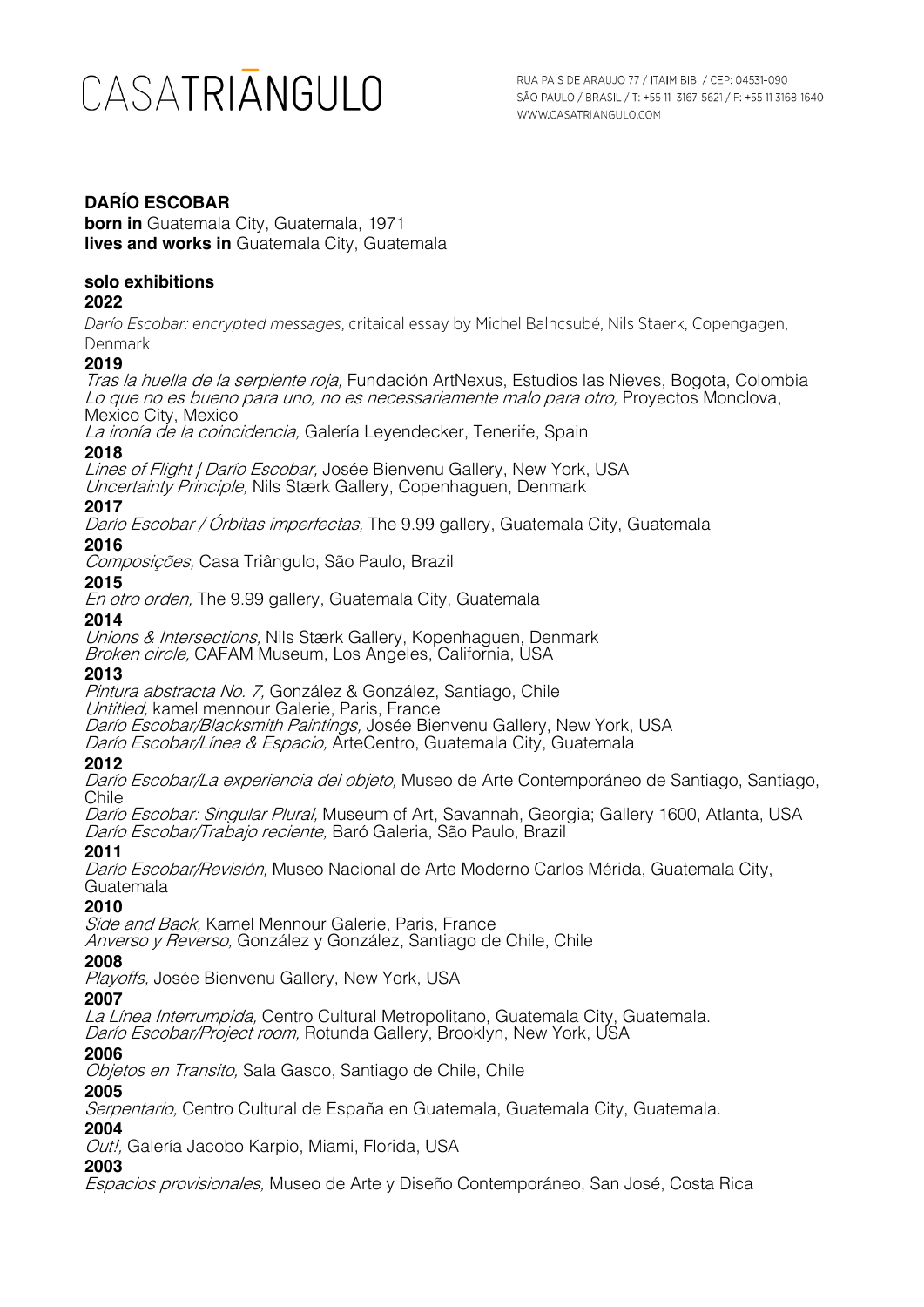Visual Entertainments, Museo de Arte Moderno de Mérida, Merida, Mexico **2001**

Darío Escobar, Trabajo reciente. Galería Jocobo Karpio, San José, Costa Rica

**2000**

Darío Escobar: Selección, II National Biennial of Lima, Lima, Peru

# **group exhibitions**

## **2021**

Balls, OOF Gallery, London, UK

### **2020**

Cultures of the Sea: Art of Ancien Americas, Nasher Museum of Art, Duke University, Durham, USA Al Filo de la Navaja, Museo Jumex, Mexico City, Mexico

ReVisión: Art in the Americas, Denver Art Museum, Denver, USA

Stories of Abstraction: Contemporary Latin American Art in Global Context, Phoenix Art Museum, Phoenix, USA

## **2019**

El ordem material de las cosas, Museu de Arte Contemporáneo de Monterrey, Monterrey, México As many reps as possible, The Naughton Gallery at Queen's University Belfast, Northern Ireland, UK

 $(A+D)^*25=AG$ , Museo de Arte y Diseño Contemporáneo — MADC, San José, Costa Rica Ace: Art on Sports, Promise, and Selfhood, University Art Museum, University at Albany, USA Globe as a Pallete; Contemporary Art from the Taguchi Art Collection, Hokkaido Obihiro Museum of Art, Hokkaido; Kushito Art Museum, Hokkaid; Hakodate *Museum of Art,* Hokkado; Sapporo Art Museum, Sapporo, Japan

Volgas – Full Speed, Museum Art.Plus, Donaueschingen, Germany

# **2018**

Ball in Art, Zariadie park, Moscow, Russia

*Par amour du jeu 1998-2018,* Les Magasins généraux, Paris

Open Spaces, The Nelson-Atkins Museum of Art, Kansas City, USA

The World's Game: Futbol and Contemporary Art, Pérez Art Museum Miami, Miami, USA Grandes Artistas Latinoamericanos. Colección FEMSA, Centro Cultural de la Moneda, Santiago de Chile, Chile

Play Ball! Baseball at the DIA, Detroit Institute of Arts, Detroit, USA

Transformers: New Contemporary Latin American Sculpture, Art Museum of the Americas, Washington, USA

*#iff2018*, Instituto Figueiredo Ferraz, São Paulo, Brazil

**2017**

On View, Josée Bienvenu Gallery, New York, USA

From Mexico City to LA: A Visual History of Graphic Art, Los Angeles, USA

Guatemala from 33,000 km: Contemporary Art, 1960-Present, Museum of Contemporary Art, Santa Barbara, USA

ProyectosLA, Downtown LA warehouse, Los Angeles, USA

# **2016**

Good news, Josée Bienvenu Gallery, New York, USA

FOOT FORAINE, Gare Saint Sauveur, Lille, France

GAME ON! (CMA), Children's Museum of the Arts, New York, USA

Obras Latinoamericanas, Colección MAC, Museo de arte Contemporáneo de Santiago, Santiago, **Chile** 

The way things go, the 9.99 gallery, Guatemala City, Guatemala

Overlap, The 9.99 gallery, Guatemala City, Guatemala

### **2015**

10<sup>ª</sup> Bienal do Mercosul - Mensagens de Uma Nova América, curated by Gaudêncio Fidelis, Márcio Tavares, Ana Zavadil, Fernando Davis, Raphael Fonseca, Ramón Castillo Inostroza and Cristián G. Gallegos, Porto Alegre, Brazil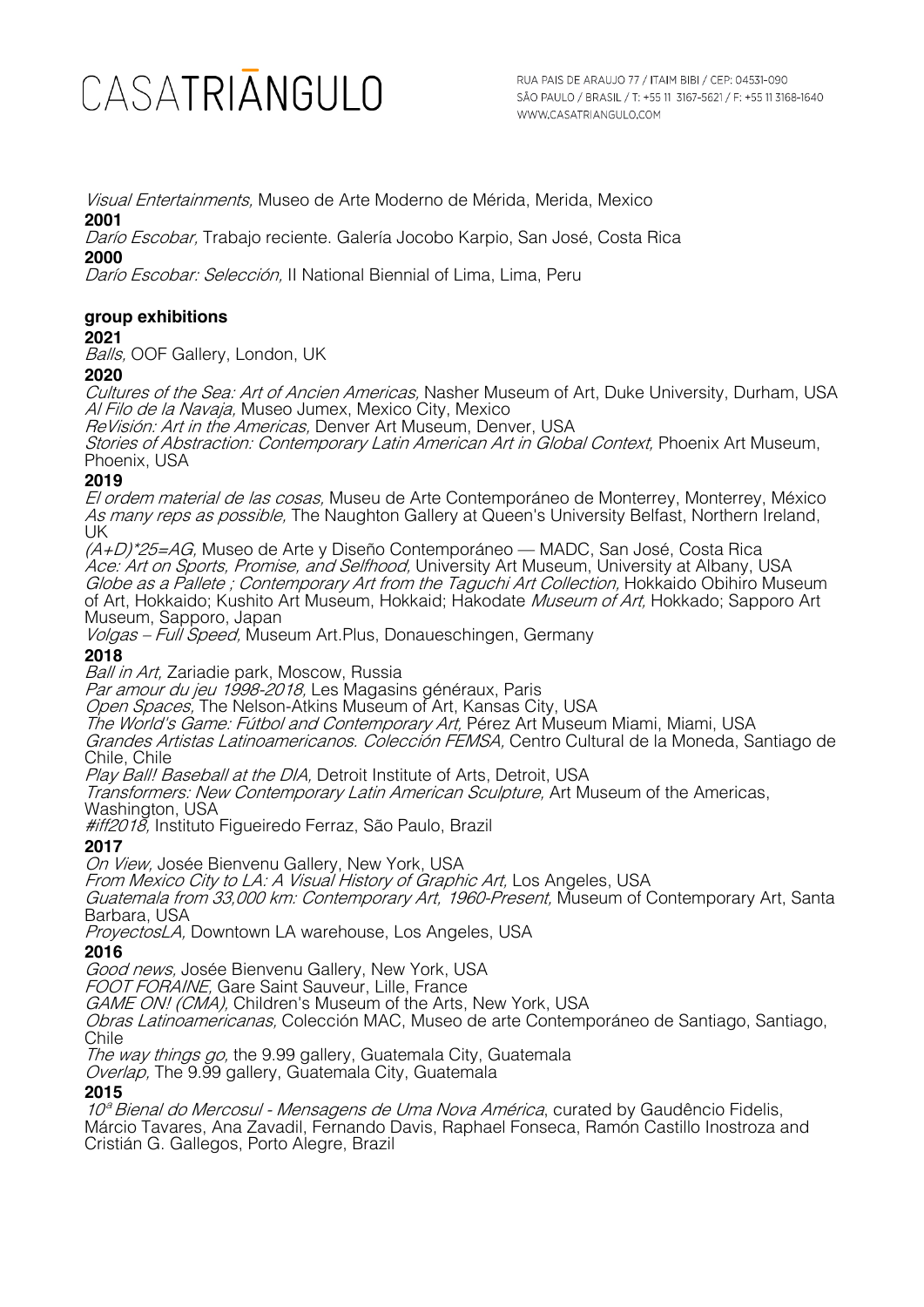TRIO Bienal - Tridimensional Bienal do Rio - Quem disse que amanhã não existe?, Módulo Reverberações, curated by Marcus de Lontra Costa, Instituto Europeo de Design, Rio de Janeiro, Brazil

Daros Latinamerica Collection, curated by Katrin Steffen and Rodrigo Alonso, Fundación Proa, Buenos Aires, Argentina

5 - RPM (Revoluciones por minuto), The 9.99 gallery, Guatemala City, Guatemala Beleza?, Centro Cultural São Paulo, São Paulo, Brazil

### **2014**

Largo x Ancho x Alto, The 9.99 gallery, Guatemala City, Guatemala

El día que nos hicimos contemporáneos, Museo de arte y diseño, San José, Costa Rica Gold, Bass Museum of Art, Miami, USA

Fútbol: the beautiful game, Los Angeles County Museum of Art, Los Angeles, USA

Deslize, Museu de Arte do Rio — MAR, Rio de Janeiro, Brazil.

#### **2013**

Confusion in the vault, Museo Jumex, Mexico City, Mexico Inaugural Exhibition, The Pizzuti Collection, Columbus, USA California-Pacific Triennial, Orange County Museum of Art, Newport Beach; Coastline, Community College Art Gallery, Newport Beach, USA

y... *¿entonces?*, The 9.99 gallery, Guatemala City, Guatemala

The Collaborative: Question in the line, Museum of Latin American Art, Long Beach, USA

### **2012**

Fútbol. Arte y pasión, Museo de Arte Contemporáneo de Monterrey, Monterrey, Mexico The Island/A game of life, Gallery One, Manarat al Saadiyat, Abu Dhabi, United Arab Emirates Play with me, Museum of Latin American Art, Long Beach, USA

#### **2011**

Now, Colección Jumex, Instituto Cultural Cabañas, Guadalajara, Mexico Video otra vez, Museu de Arte Contemporânea do Ceará, Fortaleza, Brazil Proyecto ideal, Centro Cultural Sao Paulo, São Paulo, Brazil From the Recent Past: New Acquisitions, The Museum of Contemporary Art, Los Angeles, USA

### **2010**

Chapter II: Ruido, The 9.99 gallery/proyecto, Guatemala City, Guatemala

Proyecto Ideal, Museo de arte Contemporáneo de Santiago, Santiago, Chile

Optimismo Radical, Josee Bienvenu Gallery, New York, USA

XVII Bienal de Guatemala, Centro Cultural Metropolitano, Guatemala City, Guatemala

Efecto Drácula, Museo Universitario del Chopo, Mexico City, Mexico

Social Affects: A selection from the permanent Collection of the David Rockefeller Center for Latin America Studies, Hardvard University/Boston Center for the Arts/Mills Gallery, Boston, Massachusetts, USA

Four Views from the Permanent Collection exhibition, Museum of Latin American Art, Long Beach, USA

# **2009**

Los impoliticos, Palazzo delle Arti Napoli, Naples, Italy 10 Springs in the fall, Kamel Mennour Gallery, Paris, France Périfériks, Centre d'art Neuchâtel, Neuchâtel, Switzerland Mundus Novus: 53<sup>th</sup> Bienal Internacional de Venecia, Artiglerie dell'Arsenale, Venecia, Italy 0.3333333333333333…, 9.99/proyecto, Guatemala City, Guatemala La nada y el ser, Colección Jumex, Ecatepec, Mexico City, Mexico Video otra vez, Metales Pesados, Santiago, Chile Performing Localities, Institute of International Visual Arts, London, UK *Décima Bienal de La Habana*, Fortaleza de San Carlos de la Cabaña, Havana, Cuba **2008** La invención de lo cotidiano, Museo Nacional de Arte, México City, México Object of Value, Miami Art Central, Miami, Florida, USA Playtime, Bétonsalon/Centre d'art et de recherche, Paris, France

World Histories, Des Moines Art Center, Des Moines, USA Visions From Abroad, Flushing Town Hall, New York, USA

Elefante negro, Museo Diego Rivera, México City, Mexico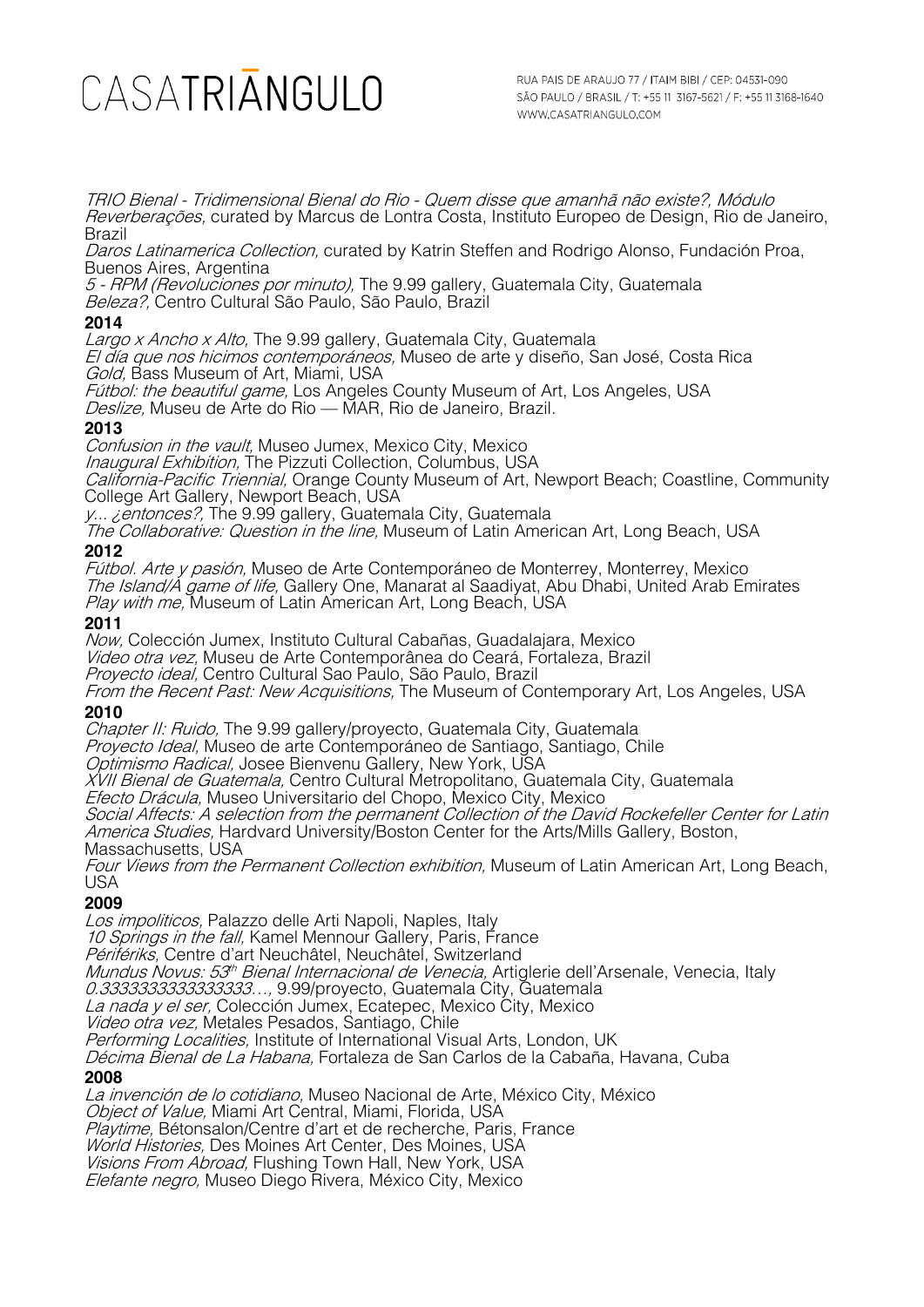### **2007**

Fortunate Object, Cisneros Fontanalls Art Foundations, Miami, USA Silence & Echo, Arena 1, Santa Monica, USA The Hours: Visual Arts of Contemporary Latin America, Museum of Contemporary Art, Sydney, Australia Poetics of the Handmade, The Museum of Contemporary Art, Los Angeles, USA **2006** El esquiador en el fondo del pozo, Colección Jumex, Ecatepec, Mexico City, Mexico Stil Biuti, Centro de Arte Contemporáneo Zamek Ujazdowski, Warsaw, Poland The Beautiful Game: Contemporary Art and Fútbol, Brooklyn Academy of Music, Brooklyn, New York, USA Constant Disturbance, The Spanish Cultural Center, Miami, USA **2005** The Hours. Visual Arts of Contemporary Latin America, Dublin Museum, Ireland Living for the city, Jack Shainman Gallery, New York, USA; Centre International d'Expositions de Larouche, Toronto, Canada **2004** Newpapers, Josée Bienvenu Gallery, New York, USA **2003** Intangible, Museo de Arte y Diseño Contemporáneo, San José, Costa Rica LA Freeways: Latin America, The Museum of Contemporary Art, Los Angeles; America's Society, New York, USA RAIN Project, Pabellón Cuba, Havana, Cuba Stretch, The Power Plant, Toronto, Canada TransEAT, Food Culture Museum, Miami, USA VIII Bienal de la Habana, Centro Wifredo Lam, Havana, Cuba **2002** ARTitsmo, Museo de Arte y Diseño Contemporáneo, San José, Costa Rica Contaminados, Museo de Arte y Diseño Contemporáneo, San José, Costa Rica Del centro a la isla, Casa de las Américas, Havana, Cuba Intimate/Universal, Ateneo de Caracas, Caracas, Venezuela Mesoamérica: Oscilaciones y Artificios, Centro Atlántico de Arte Moderno, Ilhas Canárias, Espanha. Zones in Tension, de GANG Gallery, Haarlem, Netherlands **2001** Continuous Connection, Felissimo Project, New York Short Stories, La Fabbrica del Vapore, Milan, Italy

Spaces/Bodies/Identities, Centro Cultural de España, San José, Costa Rica

13 Hours, Sala Mendoza, Caracas, Venezuela

I Tirana Biennial, National Gallery & Chinese Pavilion, Tirana, Albania

IV Caribbean Biennial, Museo de Arte Moderno, Santo Domingo, Dominican Republic

Barro de América, IV Biennial, Museo de Arte Contemporáneo Sofía Imber, Caracas, Venezuela **2000**

 $2^{i}$ <sup>me</sup> Biennale du Design 2000, Ecole des Beaux Arts de Saint-Etienne, Saint-Étienne, France L' art dans le monde, Pont Alexandre III, Paris, France

#### **1999**

Guatemalan Art ,Sala Oficial Juan Ismael del Cabildo de Fuerteventura, Canary Island, Spain II Iberoamerican Biennial of Lima, Lima, Peru

#### **1998**

Fotojornada'98, Museo Nacional de Arte Moderno Carlos Mérida, Guatemala City, Guatemala Without Title, Plaza G&T; Guatemala City, Guatemala

I *Central American Biennale,* Centro Cultural Miguel Angel Asturias, Guatemala City, Guatemala; Duke University Museum of Art, Durham, USA

VI International Art Biennale of Cuenca, Cuenca, Equator

#### **1997**

La Joven Estampa, Casa de las Américas, Havana, Cuba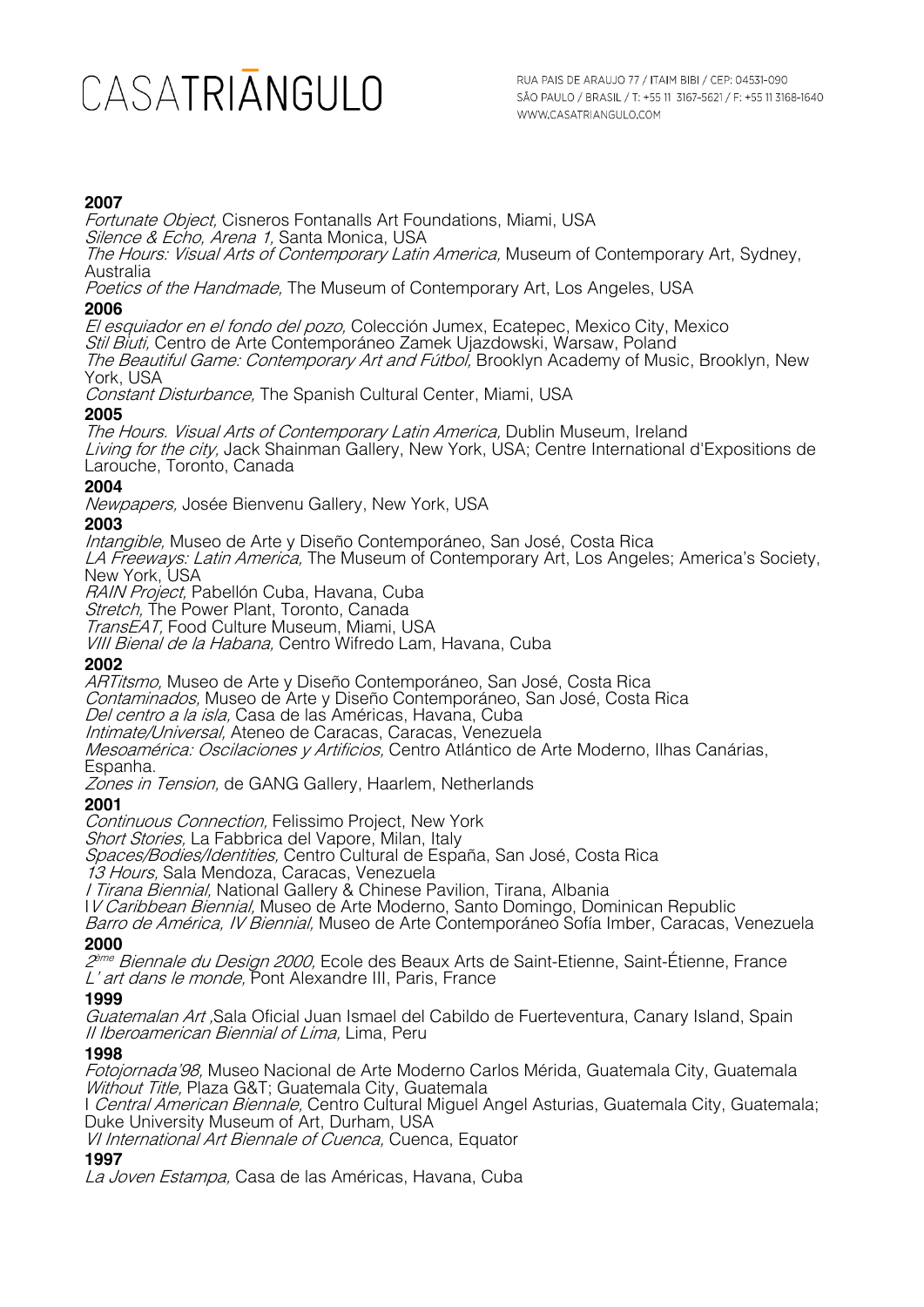#### **awards 2020**

Prêmio Nacional de Artes Plásticas Carlos Mérida, Guatemala City, Guatemala

#### **public collections**

The Arts Council of The Municipality of Copenhagen, Copenhagen, Denmark Bass Museum of Art, Miami Beach, USA Blanton Museum of Art, Austin, USA Centre Pompidou, Paris, France Cisneros Fontanals Art Foundation, Miami, USA Colección FEMSA, Monterrey, Mexico Daros Latinamerica Collection, Zurich, Switzerland Harvard University Art Museums, Cambridge, USA La Fundación / Colección Jumex, Ecatepec, Mexico The Morgan Library & Museum, New York, USA Museo de Arte Contemporáneo de Santiago de Chile, Santiago, Chile Museo de Arte y Diseño Contemporáneo, San José, Costa Rica Museo del Barrio, New York, USA Museo Nacional de Arte Moderno Carlos Mérida, Guatemala City, Guatemala The Museum of Contemporary Art, Los Angeles, USA Museum of Fine Arts, Boston, USA The Museum of Fine Arts, Houston, USA Museum of Latin American Art, Long Beach, California, USA The Nasher Museum of Art at Duke University, Durham, USA The Pizzuti Collection, Columbus, USA Phoenix Art Museum, Phoenix, USA Thyssen-Bornemisza Art Contemporary, Vienna, Austria Museum of Contemporary Art Chicago, Chicago, USA

### **publications**

A. L. Wellen, Laura. *Incorrect Grammar: Conversations with Darío Escobar* (June 2014-October 2015).

Marquand, Lucia. "Darío Escobar: The Life of the Object". D.A.P (Distributed Art Publishers), (2017).

Astiasarán, Clara Elena Concepción. "Darío Escobar", ArtNexus, No. 43, (January-March 2002): pp. 123-24.

Auerbach, Ruth. ARCOnoticias, No. 24, (Madrid 2002).

Baker, R. C. National Treasure.

Bondone, Tomás. "Problematic and feverish". *ARCOnoticias,* No. 23, (Spring 2002).

Brielmaier, Isolde. "Double Take: The art of Darío Escobar and Patrick Hamilton", Exh. Cat. Objetos en Transito, Sala Gasco, Santiago de Chile, (2006): pp. 21–27.

Buckley, Annie. "Full Metal Skatebord", *Craft:* No. 6, (2008) p. 17.

Burkhalter, Laura. "Turangawaewae", Exh. Cat. "World Histories" pp. 42-45 Des Moines Art Center, Iowa, (2008).

Calvo, Enesto. "Espacios Provisionales: Sentidos difusos, significaciones equivocas". Exh. Cat. "Serpentario" Centro Cultural de España en Guatemala, (2005): pp. 20, 26.

Cazali, Rosina. "Play offs", Arte al Día International, No. 125, (November–December 2008): pp. 54-59.

"Ready Made Ready", Exh. Cat."Serpentario" Centro Cultural de España en Guatemala, (2005): pp. 20, 26.

"Darío Escobar: Fin' amors for Objects", ArtNexus, No. 38, (November 2000-January 2001): pp. 76-79.

"Le Guatemala: En route." In L'art Dans le Monde. Exh. Cat. Paris, France: Beaux Arts, (2000).

"2<sup>nd</sup> Ibero-American Biennial of Lima", ArtNexus, No. 35, (February-April 2000): pp. 92-95.

"Contemporary Art in Guatemala", ArtNexus, No. 32, (May-July 1999): pp. 68-71.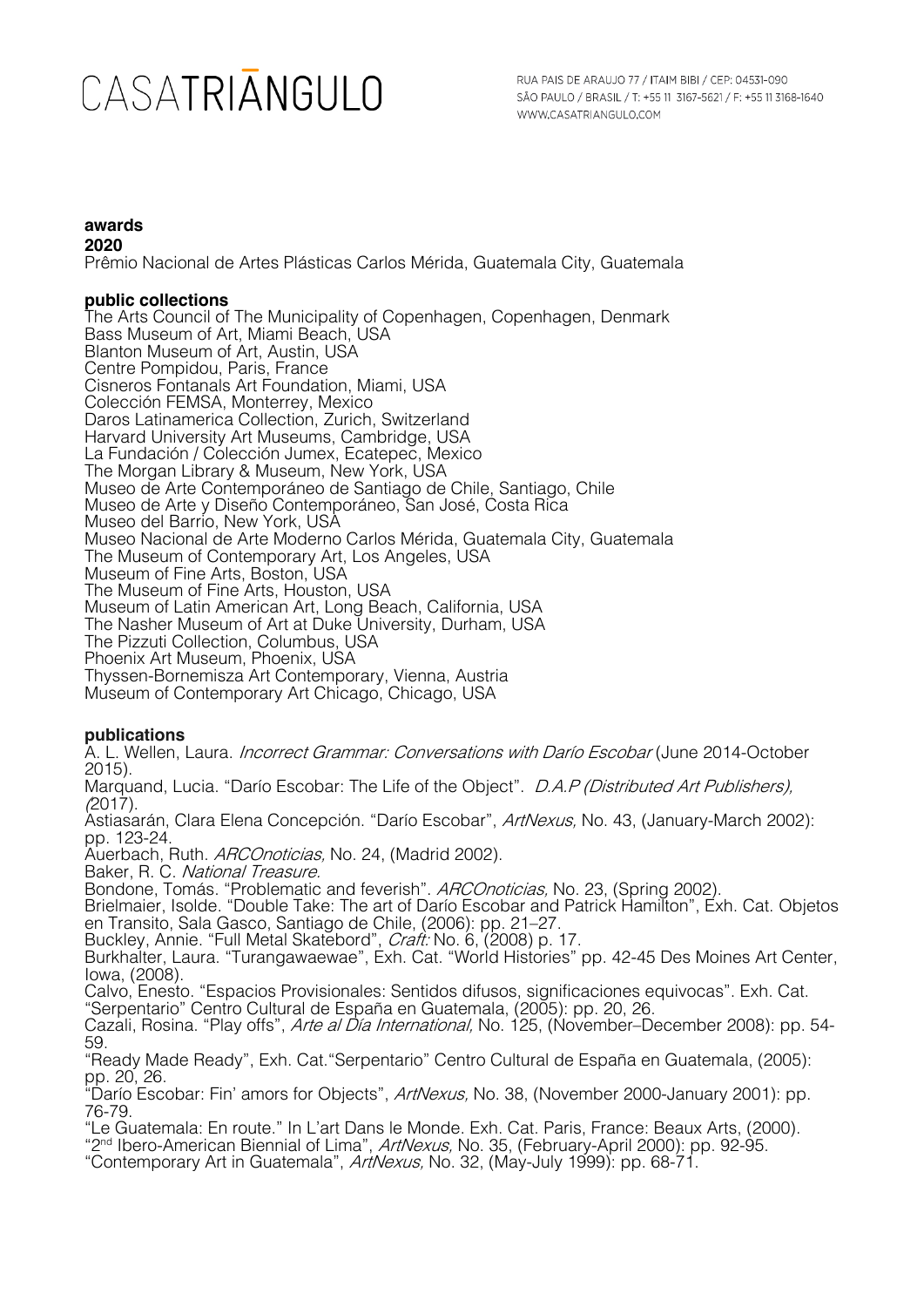"First Art Biennale of the Central American Isthmus," ArtNexus, No. 31, (January-March 1999) p. 76.

"Darío Escobar, El becerro de oro", *Colloquia:* Proyecto para el arte contemporáneo, n.d.

Cisneros, Dayamick. "Dessicated and Reconstituted", *Arteamérica,* (January 2004). Cummins, Thomas B.F. "At Play in the Arts of the Lord: The Early Work of Darío Escobar", Book. A singular plurality: the works of Darío Escobar. Ed. Department of History of Art and Architecture, Harvard University. Cambridge, Massachusetts,(2012).

Damian, Carol. "Art Miami 2001", *ArtNexus,* No. 40, (April-June 2001): pp. 96-98. Díaz, Tamara. "Art in Central America: The Critical Glance", *Atlántica,* No. 31, (February 2002): pp. 40-69.

de Santa Ana, Mariano. "Hybrids on the Side", *Lápiz*, No. 186, (September-October 2002). Falconi, José Luis. (Editor) A singular plurality: the works of Darío Escobar. Edited by Department of History of Art and Architecture, Harvard University. Cambridge, Massachusetts, (2012). Fajardo Hill, Cecilia. "Fortunate Objects", Exh. Cat. Cisneros Fontanalls Art Foundation (CIFO)., (2007): pp. 66, 67.

Gallego P., Pablo. Dossier presented in *Monografías,* Galicia School of Architects, vol. 1: pp. 52-<br>54.

Gallegos, Carina. "Darío Escobar", ArtNexus, No. 55, (January-March, 2005): pp. 153-55.

Gomez Eduard M. "The Unmistakable Touch of the Hand", Art & Antiques, (October 2007): pp. 157-160.

"Hip home for art in Mexico City", *International Herald Tribune,* (April 27, 2005).

González, Lorena. "The Object´s Evil Genious", *Arte al Día News,* No. 5, (2004): pp. 3-4. Herrera, Adriana. "On Out!", *Miami Herald,* (June 2004).

López Anaya, Jorge. "La fluida geografía del arte latinoamericano", *ARCOnoticias* No. 23, (Spring 2002): pp. 52-54.

López Ramos, Rafael. "Objetos de Valor", ArtNexus, No. 72 (March-May 2009) p. 137.

Loría, Vivianne. "Marginalidad y transculturación en el arte centroamericano", *Lápiz,* No. 177, vol. 20, (November 2001): pp. 18-33.

"Mesoamérica: Oscilaciones y Artificios." In Mesoamérica: Oscilaciones y Artificios. Exh. Cat. Centro Atlántico de Arte Moderno (CAAM). Canary Islands, Spain, (2002).

"Darío Escobar: Emblems of Modern Stubbornness." In Visual Entertainments. Exh. Cat. Museo de Arte Moderno. Mérida, México, (2003).

Navarro, Mario. "Objetos en suspención", Sol del Río Gallery, Guatemala, Guatemala, (February 2000).

Power, Kevin. "Darío Escobar: Simulacro local y glocal", Book. A singular plurality: the works of Darío Escobar. Ed. Department of History of Art and Architecture, Harvard University. Cambridge, Massachusetts,(2012).

Quirós, Luis. "En la Era de la Mitotécnia", La Nación, San José, Costa Rica, (March 2000). Ribeaux, Ariel. "Darío Escobar: The Seductive Perversity of the Road to El Dorado (Step by Step)", Galería Sol del Río, Guatemala, Guatemala.

Ruiz, Alma. "Interview", Book. *A singular plurality: the works of Darío Escobar.* Ed. Department of History of Art and Architecture, Harvard University. Cambridge, Massachusetts,(2012).

"Donde la materia se une al mito" ArtNexus, No. 80, (March-May 2011): Cover. pp. 44-48. "La Linea Interrumpida", ArtMedia, No. 14, (2007): pp. 46-54. "Poetics of the Handmade" Los Angeles, (2007): pp. 76-85.

Sommer, Doris. "Choose to lose: Darío Escobar´s winning game", Book. *A singular plurality: the* works of Darío Escobar. Ed. Department of History of Art and Architecture, Harvard University. Cambridge, Massachusetts,(2012).

Spinger, José Manuel, "Darío Escobar, KBK Arte Contempoáneo", ArtNexus, No. 61, (2006): pp. 132-133.

Valdés, Emiliano. "Striking objects", *Contemporary,* No. 66, (October 2004): p. 45.

"In the Labyrith of Consumptions and Creation", Artes en Santo Domingo, Dominican Republic, (November 2004).

Valdés, Eugenio. "Stories of Alienatives (any similarities to real facts or persons are not purely coincidental)." In *Short Stories: New Narrative Forms in Contemporary Art*, Exh. Cat. La Fabbrica del Vapore. Milan, Italy: lalitotipo, (March 2001): pp. 41-49.

Valdés Eugenio and Keith Wallace. "Introduction", In Stretch. Exh Cat. The Power Plant. Toronto, Canadá: press, (2003).